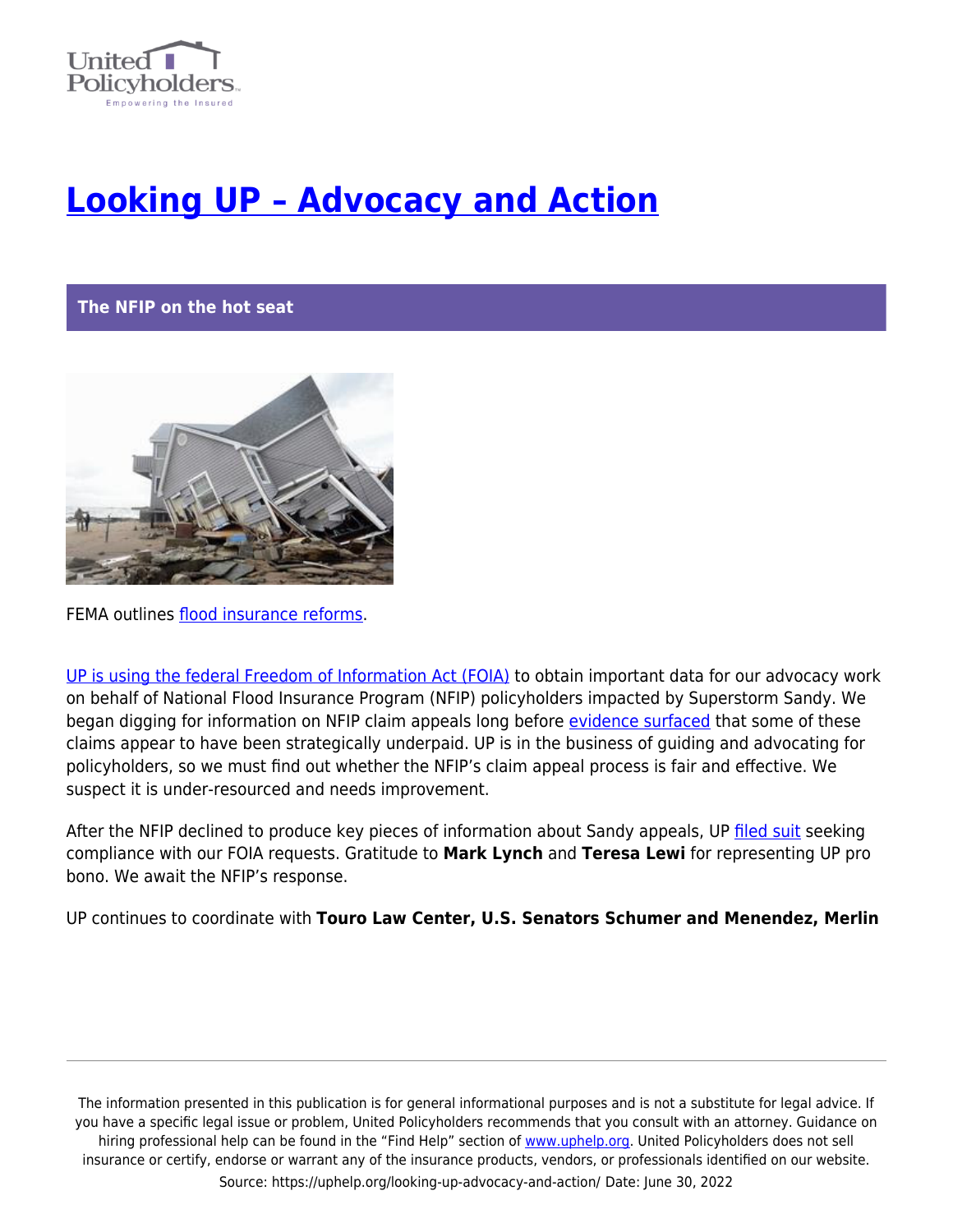

**Law Group, Mostyn Law**, and other advocates for flood survivors on the East Coast and in Colorado to push for reforms to the NFIP's claim and dispute resolution processes.

## **UP approved as an intervenor in CA**

UP was recently granted approval to represent consumer interests as an intervenor in rate and form filings in California, as allowed under Proposition 103.

## **Helping shape insurance regulations and laws in the US**



Amy Bach's poetic tribute to actuary Bob Hunter, known as the "Kohinoor diamond" of the consumer movement, drew applause at a Washington, D.C. event for the American Museum of Tort Law, a project of Ralph Nader.

Executive Director **Amy Bach** continues to advance policyholder's perspectives in her role as an Adviser to the American Law Institute's [Restatement of Liability Insurance Project](https://uphelp.org/the-policyholders-view-on-the-restatement-of-liability-insurance/). Thanks to hard work by Staff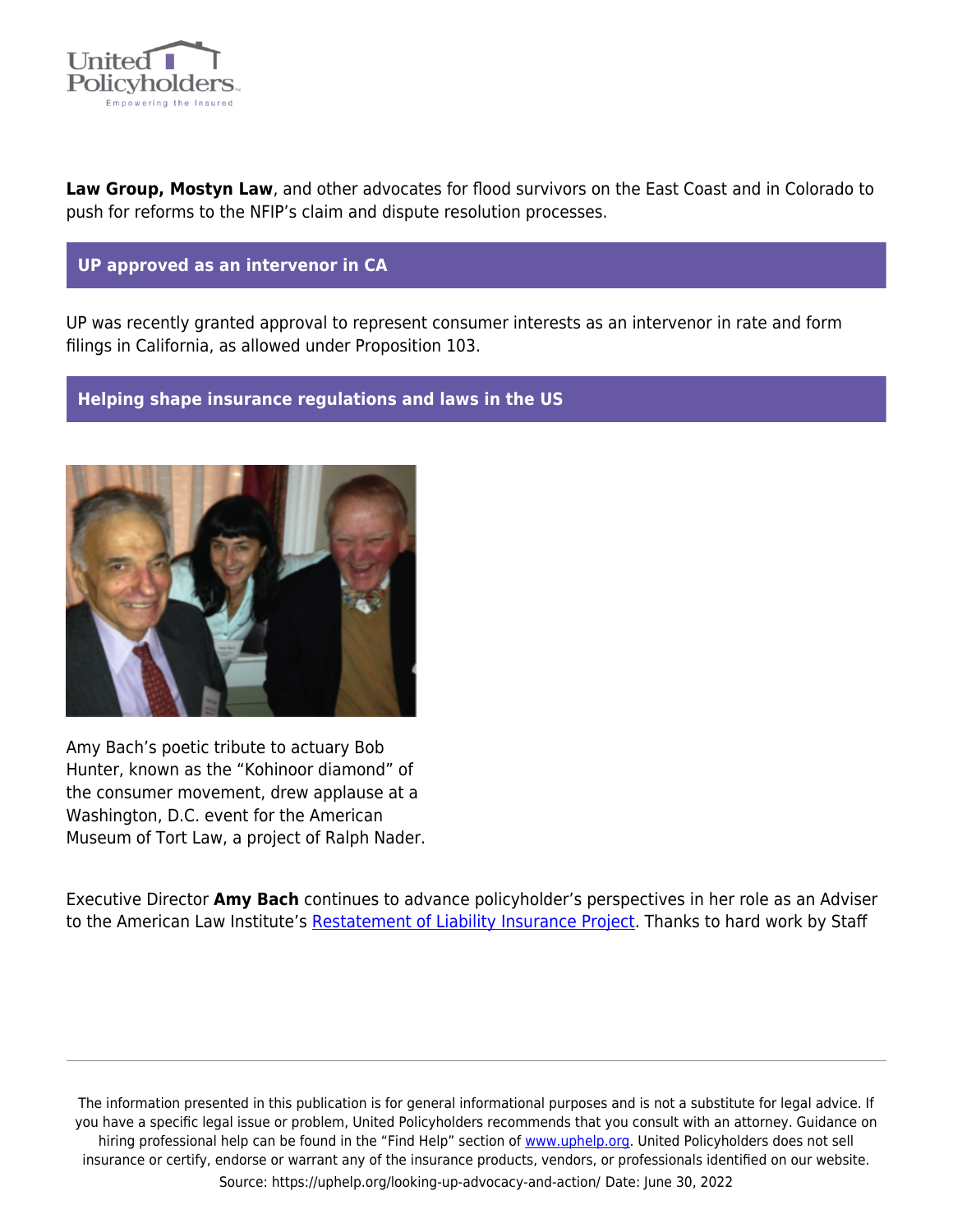

Attorney **Dan Wade** and other policyholder attorneys engaged in the Project, UP is making a significant contribution to a treatise that will impact the outcome of insurance disputes for many years to come.

UP continues to build on our successful [research/report](https://uphelp.org/claim-guidance-publications/50-state-bad-faith-survey/) collaboration with Rutgers-Camden School of Law Professor **Jay Feinman**. Stay tuned for our next report.

A proposal by UP to enact [a federal law](https://uphelp.org/claim-guidance-publications/50-state-bad-faith-survey/) giving consumers the right to get copies of their claim files was adopted into the Consumer Federation of America (CFA) 2015 policy resolutions. Program Coordinator **Emily Cabral** attended CFA's recent [Consumer Assembly](https://consumerfed.org/cfa_events/consumer-assembly/) in Washington D.C. UP helped pass this law in CA and CO, and hopes to get it adopted nationwide.



Amy Bach and Dan Wade offer congratulations to the Honorable Dave Jones on his re-election as California's Insurance Commissioner.

UP's **Amicus Project** continues to advocate for insurance consumers in courts of law throughout the U.S. Issues we've recently briefed include: post-claims underwriting, cyber liability, cosmetic damage, title insurance, good faith in settlement negotiations. States we've appeared in include: California, New York, Connecticut, Wisconsin, Louisiana and Indiana.